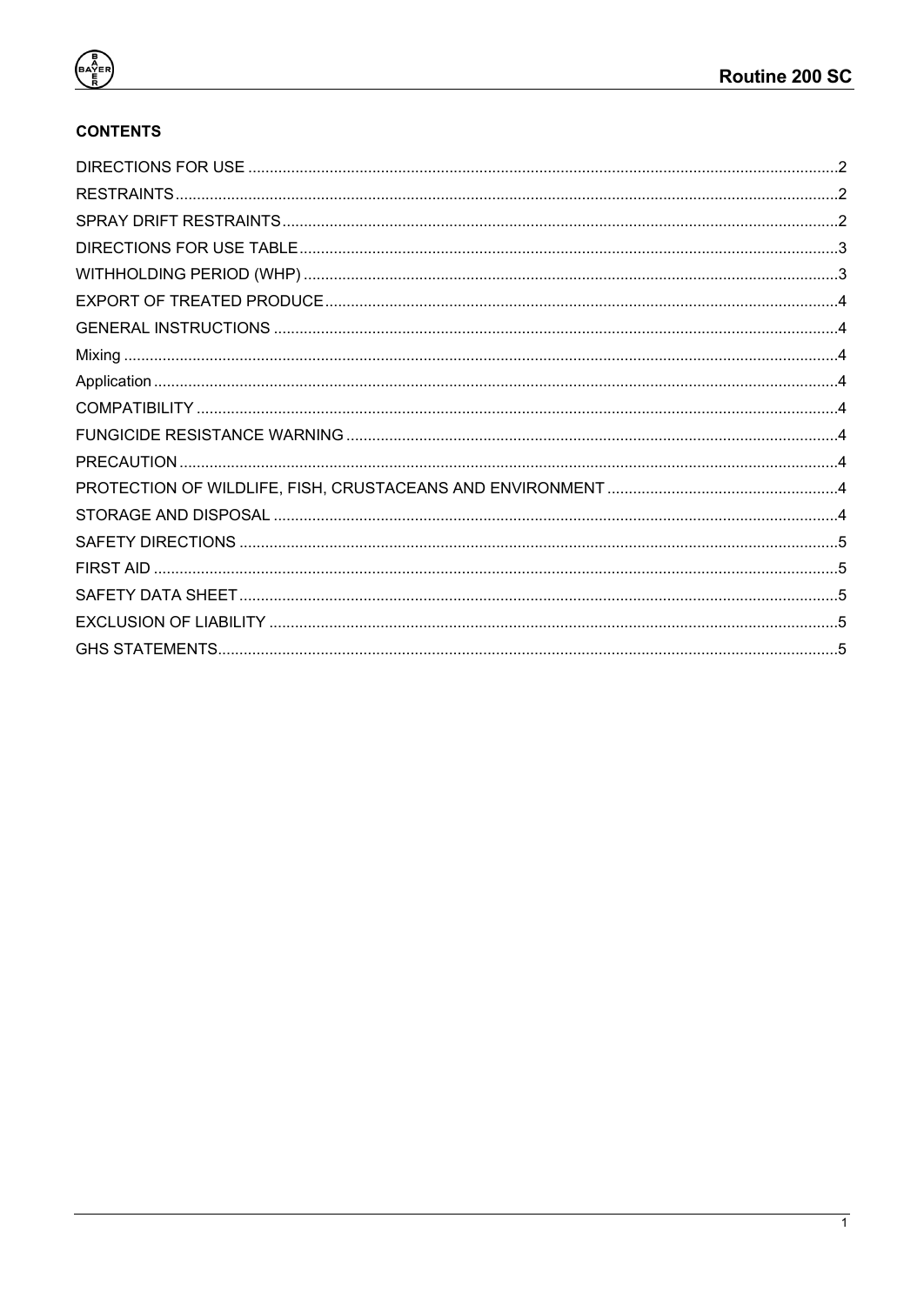## **POISON KEEP OUT OF REACH OF CHILDREN READ SAFETY DIRECTIONS BEFORE OPENING OR USING**

# **Routine® 200 SC**

## **FUNGICIDE**

## **ACTIVE CONSTITUENT: 200 g/L ISOTIANIL**

**For the control of various diseases in bananas as specified in the DIRECTIONS FOR USE table**

#### <span id="page-1-0"></span>**DIRECTIONS FOR USE**

### <span id="page-1-1"></span>**RESTRAINTS**

**DO NOT** apply if heavy rains or storms are forecast within 3 days. **DO NOT** irrigate to the point of field runoff for at least 3 days after application.

#### <span id="page-1-2"></span>**SPRAY DRIFT RESTRAINTS**

Specific definitions for terms used in this section of the label can be found at apvma.gov.au/spraydrift.

**DO NOT** allow bystanders to come into contact with the spray cloud.

**DO NOT** apply in a manner that may cause an unacceptable impact to native vegetation, agricultural crops, landscaped gardens and aquaculture production, or cause contamination of plant or livestock commodities, outside the application site from spray drift. The buffer zones in the relevant buffer zone tables below provide guidance but may not be sufficient in all situations. Wherever possible, correctly use application equipment designed to reduce spray drift and apply when the wind direction is away from these sensitive areas.

**DO NOT** apply unless the wind speed is between three and 20 kilometres per hour at the application site during the time of application.

**DO NOT** apply if there are hazardous surface temperature inversion conditions present at the application site during the time of application. Surface temperature inversion conditions exist most evenings one to two hours before sunset and persist until one to two hours after sunrise.

**DO NOT** apply by a vertical sprayer unless the following requirements are met:

- Spray is not directed above the target canopy.
- The outside of the sprayer is turned off when turning at the end of rows and when spraying the outer row on each side of the application site.
- For dilute water rates up to the maximum listed for each type of canopy specified, minimum distances between the application site and downwind sensitive areas are observed (see 'Mandatory buffer zones' section of the following table titled 'Buffer zones for vertical sprayers').

### **Buffer zones for vertical sprayers**

|                         | <b>Mandatory downwind buffer zones</b> |                          |                            |                     |                    |  |
|-------------------------|----------------------------------------|--------------------------|----------------------------|---------------------|--------------------|--|
| <b>Application rate</b> | <b>Bystander</b><br>areas              | Natural<br>aquatic areas | <b>Pollinator</b><br>areas | Vegetation<br>areas | Livestock<br>areas |  |
| $250$ mL/ha             |                                        |                          |                            | 5m                  |                    |  |

**DO NOT** apply by aircraft unless the following requirements are met:

- Spray droplets not smaller than a MEDIUM spray droplet size category.
	- For maximum release heights above the target canopy of 3 m or 25 per cent of wingspan or 25 per cent of rotor diameter, whichever is the greatest, minimum distances between the application site and downwind sensitive areas are observed (see the following table titled 'Buffer zones for aircraft').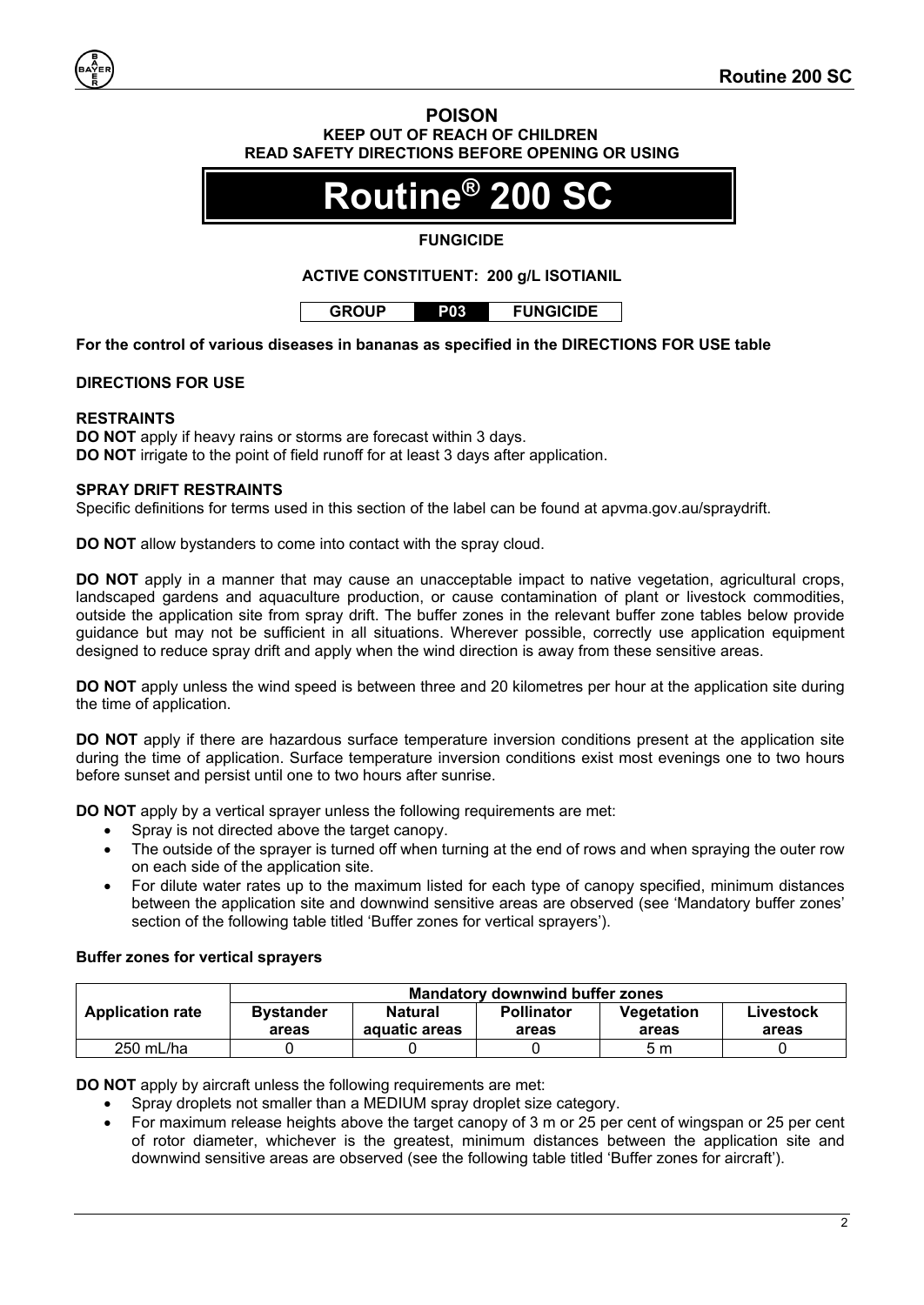## **Buffer zones for aircraft**

|                     |                     | <b>Mandatory downwind buffer zones</b> |                                    |                            |                     |                    |
|---------------------|---------------------|----------------------------------------|------------------------------------|----------------------------|---------------------|--------------------|
| Application<br>rate | Type of<br>aircraft | <b>Bystander</b><br>areas              | <b>Natural</b><br>aquatic<br>areas | <b>Pollinator</b><br>areas | Vegetation<br>areas | Livestock<br>areas |
| 250 mL/ha           | Fixed-wing          |                                        |                                    |                            | 25 <sub>m</sub>     |                    |
|                     | Helicopter          |                                        | 10 m                               |                            | 30 <sub>m</sub>     |                    |

## <span id="page-2-0"></span>**DIRECTIONS FOR USE TABLE**

| <b>CROP</b>    | <b>DISEASE</b>            | <b>RATE</b>   | <b>CRITICAL COMMENTS</b>                                                                                |
|----------------|---------------------------|---------------|---------------------------------------------------------------------------------------------------------|
| <b>Bananas</b> | Yellow Sigatoka           | 250 mL/ha     | Routine 200 SC must be applied as part of a regular                                                     |
| (For use in    | (Mycosphaerella           | (plus a high  | program of fungicide sprays, in rotation with fungicides                                                |
| QLD, NSW,      | musicola)                 | quality water | from different mode of action groups. Include applications                                              |
| WA, NT only)   |                           | miscible      | of fungicides registered for control of the target pathogen                                             |
|                | Common leaf               | mineral crop  | from a different mode of action group in the window                                                     |
|                | speckle                   | oil at 3.5    | between each Routine 200 SC applications as would be                                                    |
|                | (Mycosphaerella<br>musae) | $L/ha^*$ )    | consistent with a preventative fungicide program.                                                       |
|                |                           |               | General                                                                                                 |
|                |                           |               | Apply a maximum of 4 applications of Routine 200 SC                                                     |
|                |                           |               | per season in a programmed approach to disease                                                          |
|                |                           |               | control. For safety to crop the minimum interval for                                                    |
|                |                           |               | re-application of Routine 200 SC to each banana crop                                                    |
|                |                           |               | is 8 weeks. When using Routine 200 SC a low level of                                                    |
|                |                           |               | superficial leaf bronzing may develop in older leaves                                                   |
|                |                           |               | which are exposed to multiple applications of Routine<br>200 SC. Do not apply Routine 200 SC unless the |
|                |                           |               | banana bunches are bagged. Do not apply Routine 200                                                     |
|                |                           |               | SC to a banana plant crop until the uniform 8 leaf stage                                                |
|                |                           |               | is reached. Do not apply to flooded banana crops where                                                  |
|                |                           |               | excessive pooling of water is present around banana                                                     |
|                |                           |               | plants.                                                                                                 |
|                |                           |               |                                                                                                         |
|                |                           |               | For optimum disease control, maintain thorough de-                                                      |
|                |                           |               | leafing practices, in accordance with industry guidelines,                                              |
|                |                           |               | to reduce disease inoculum. Old leaves, leaves with                                                     |
|                |                           |               | advanced lesions, and infected parts of the leaf should                                                 |
|                |                           |               | be removed prior to the application of Routine 200 SC.                                                  |
|                |                           |               | *Water miscible mineral crop oil                                                                        |
|                |                           |               | Under conditions favourable to disease development                                                      |
|                |                           |               | such as prolonged periods of warm temperatures and                                                      |
|                |                           |               | high humidity, the use with a high quality water miscible                                               |
|                |                           |               | mineral crop oil at 3.5 L/ha is required. Without the                                                   |
|                |                           |               | addition of a high quality water miscible mineral crop oil,                                             |
|                |                           |               | suppression only of the disease may result.                                                             |
|                |                           |               | <b>Resistance management</b>                                                                            |
|                |                           |               | This use may be subject to a CropLife resistance                                                        |
|                |                           |               | management strategy.<br>$P(X, Y) = P(X, Y)$<br>$\overline{a}$                                           |

**NOT TO BE USED FOR ANY PURPOSE OR IN ANY MANNER CONTRARY TO THIS LABEL UNLESS AUTHORISED UNDER APPROPRIATE LEGISLATION**

<span id="page-2-1"></span>**WITHHOLDING PERIOD (WHP)** *Harvest (H):* **NOT REQUIRED WHEN USED AS DIRECTED**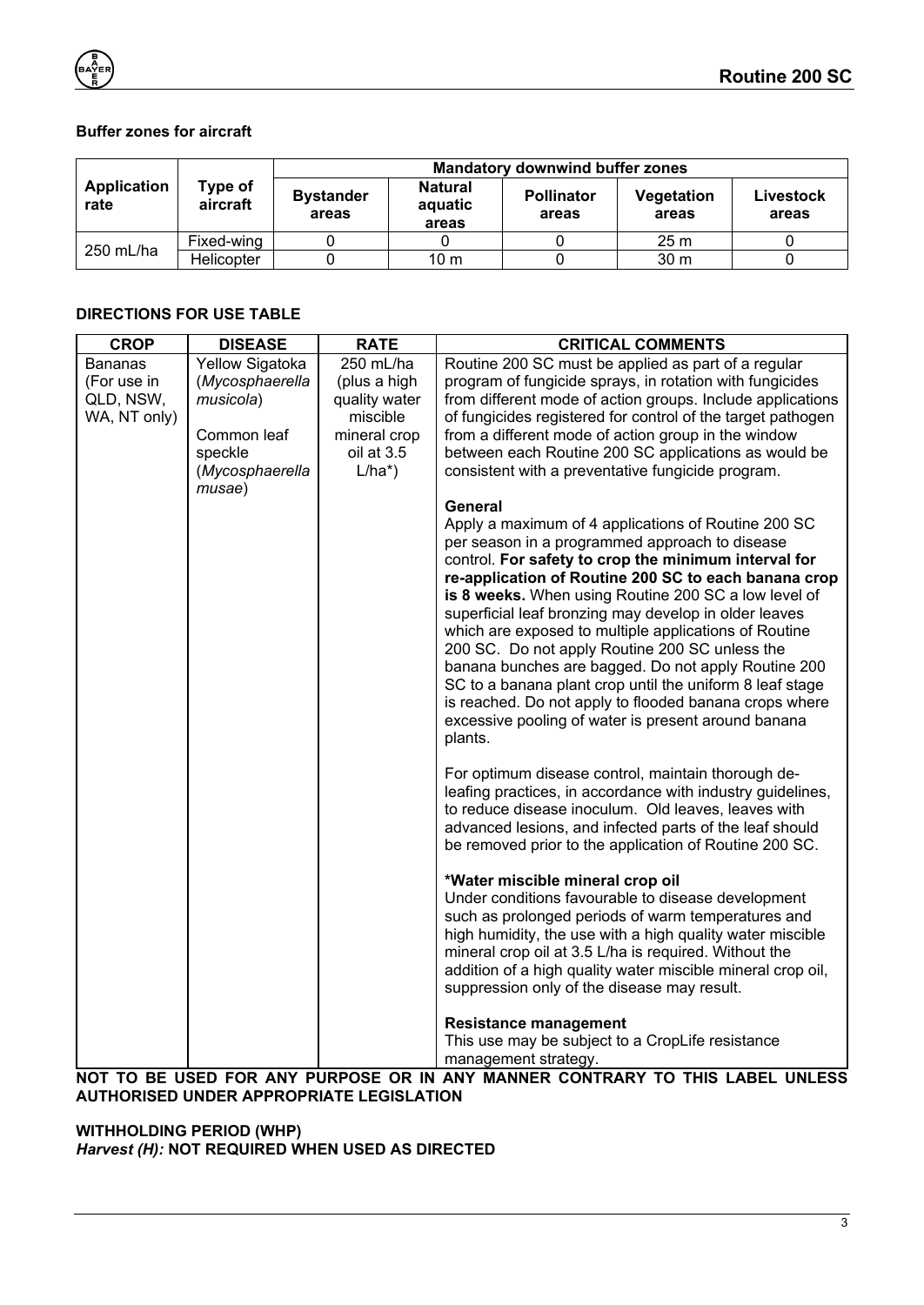

## <span id="page-3-0"></span>**EXPORT OF TREATED PRODUCE**

Growers should note that suitable MRLs or import tolerances may not exist in all markets for produce treated with Routine 200 SC. If you are growing produce for export, please check with Bayer CropScience Pty Ltd for the latest information on MRLs and import tolerances and for advice on any potential trade issues and their management.

#### <span id="page-3-1"></span>**GENERAL INSTRUCTIONS**

#### <span id="page-3-2"></span>**Mixing**

Prior to opening, shake or agitate the container vigorously, then add the required quantity of Routine 200 SC to water in the tank while stirring or with agitators in motion. Maintain agitation until spraying is complete. Use spray mixture immediately after preparation, do not allow it to stand.

### <span id="page-3-3"></span>**Application**

#### *Ground application*

Apply in sufficient water, using suitable application parameters (nozzles, pressure, speed, etc.) to ensure thorough and even coverage of the target area, as both are essential.

#### *Aerial application*

Apply at least 20 L of spray mixture per hectare for aerial application. Use suitable application parameters (nozzles, pressure, speed, etc.) to deliver a spray quality not smaller than a MEDIUM spray droplet size category.

#### **Cleaning Up**

Equipment should be thoroughly cleaned by rinsing with water several times.

#### <span id="page-3-4"></span>**COMPATIBILITY**

For information on the compatibility of Routine 200 SC with other products, contact your local retailer or Bayer Crop Science representative.

#### <span id="page-3-5"></span>**FUNGICIDE RESISTANCE WARNING GROUP P03 FUNGICIDE**

Routine 200 SC Fungicide is a member of the host plant defence induction, thiadiazole-carboxyamide group of fungicides. For fungicide resistance management Routine 200 SC is a Group P03 fungicide. Some naturally occurring individual fungi resistant to Routine 200 SC and other Group P03 fungicides may exist through normal genetic variability in any fungal population. The resistant individuals can eventually dominate the fungal population if these fungicides are used repeatedly. These resistant fungi will not be controlled by Routine 200 SC and other Group P03 fungicides, thus resulting in a reduction in efficacy and possible yield loss. Since the occurrence of resistant fungi is difficult to detect prior to use, Bayer CropScience Pty Ltd accepts no liability for any losses that may result from the failure of Routine 200 SC to control resistant fungi.

Routine 200 SC may be subject to specific resistance management strategies. For further information contact your local supplier, Bayer Crop Science representative, local agricultural department agronomist or refer to the CropLife Australia website.

### <span id="page-3-6"></span>**PRECAUTION**

#### **Re-entry / Re-handling statement**

Do not allow entry into treated areas until spray has dried. If prior entry is necessary, wear cotton overalls buttoned to the neck and wrist (or equivalent clothing) and chemical resistant gloves. Clothing must be laundered after each day's use.

#### <span id="page-3-7"></span>**PROTECTION OF WILDLIFE, FISH, CRUSTACEANS AND ENVIRONMENT**

Toxic to aquatic life. DO NOT contaminate wetlands or watercourses with this product or used containers.

### <span id="page-3-8"></span>**STORAGE AND DISPOSAL**

Store in the closed, original container in a cool, well-ventilated area. Do not store for prolonged periods in direct sunlight.

#### **(all containers excluding SCHUTZ/re-useable/ returnable containers)**

Triple-rinse container before disposal. Add rinsings to spray tank. Do not dispose of undiluted chemicals on site. If recycling, replace cap and return clean containers to recycler or designated collection point. If not recycling break, crush or puncture and deliver empty container to an approved waste management facility. If an approved facility is not available, bury the empty container 500 mm below the surface in a disposal pit specifically marked and set up for this purpose, clear of waterways, desirable vegetation and tree roots, in compliance with relevant Local, State or Territory government regulations. Do not burn empty containers or product. Do not re-use empty